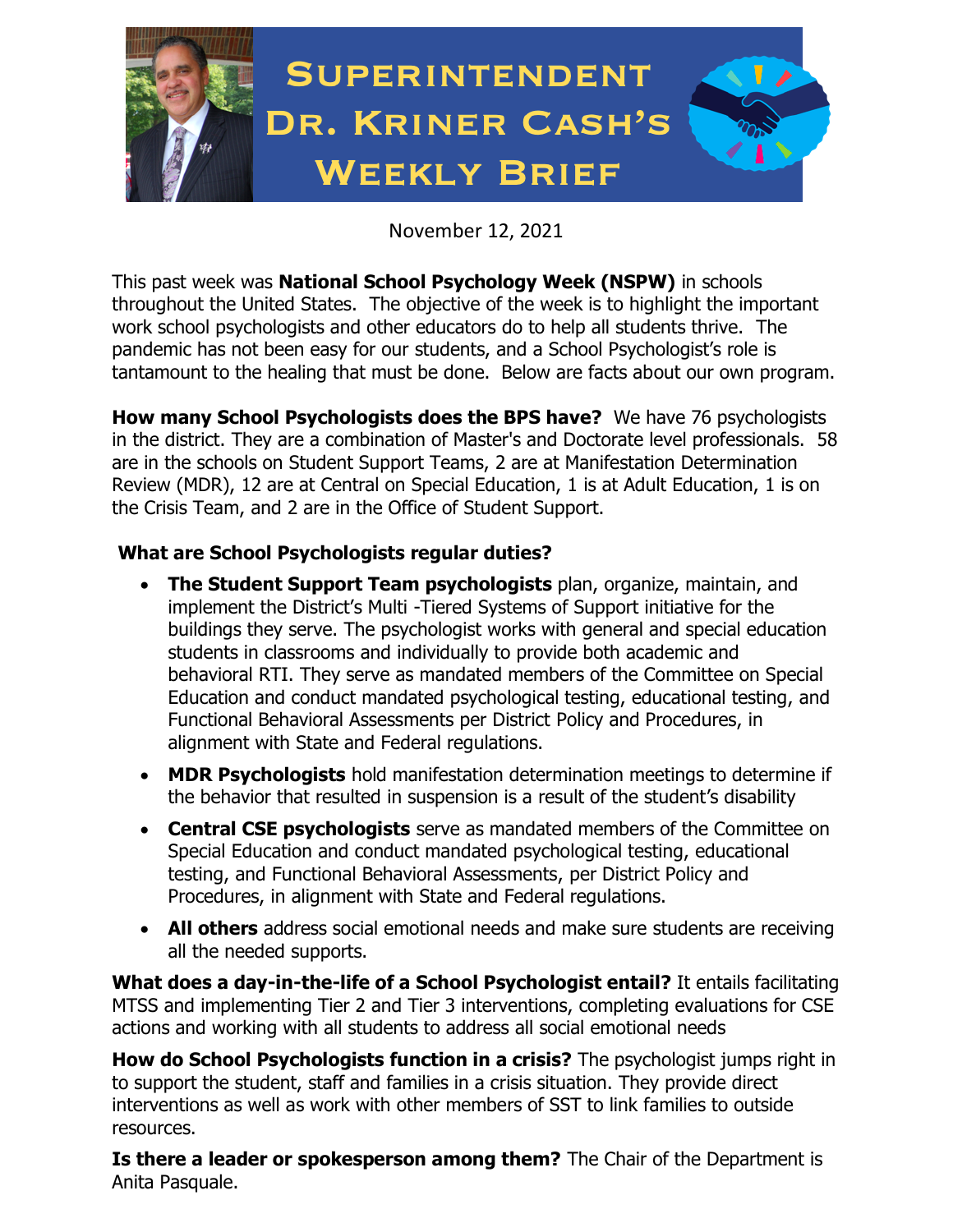Of special note, this past week, Allison Keller from School #12 helped lead the NYASP (New York Association of School Psychologists) conference that was hosted virtually in Buffalo. She received the Presidential Service Award. Stacy Johnson, one of our bilingual School Psychologists received the Friend of Children Award. Our Board member Larry Scott received the Frank Plumeau School Psychologist of the Year Award.



School Psychologist Richelle Tordoff working with a student at School #19.

### **DATA DASHBOARD**

The Office of Shared Accountability, under the leadership of Chief Accountability Officer Ebony Bullock, rolled out the BPS Data Dashboard this week. The Dashboard is available for all District employees and can be accessed through the BPS Staff Resources link on the website. The main landing page includes a display of all data that is currently housed in the dashboard. The public facing Data Dashboard will be live on the BPS website on Monday, November 15, 2021. It can be accessed by choosing "District Data" on the BPS website. The landing page displays the data that is available to the public on the site. Click here to see a letter [from Chief Accountability Officer](https://www.buffaloschools.org/Page/98566)  [Ebony Bullock](https://www.buffaloschools.org/Page/98566), explaining the dashboard's role and capabilities



 *BPS STAFF DASHBOARD PUBLIC FACING DASHBOARD*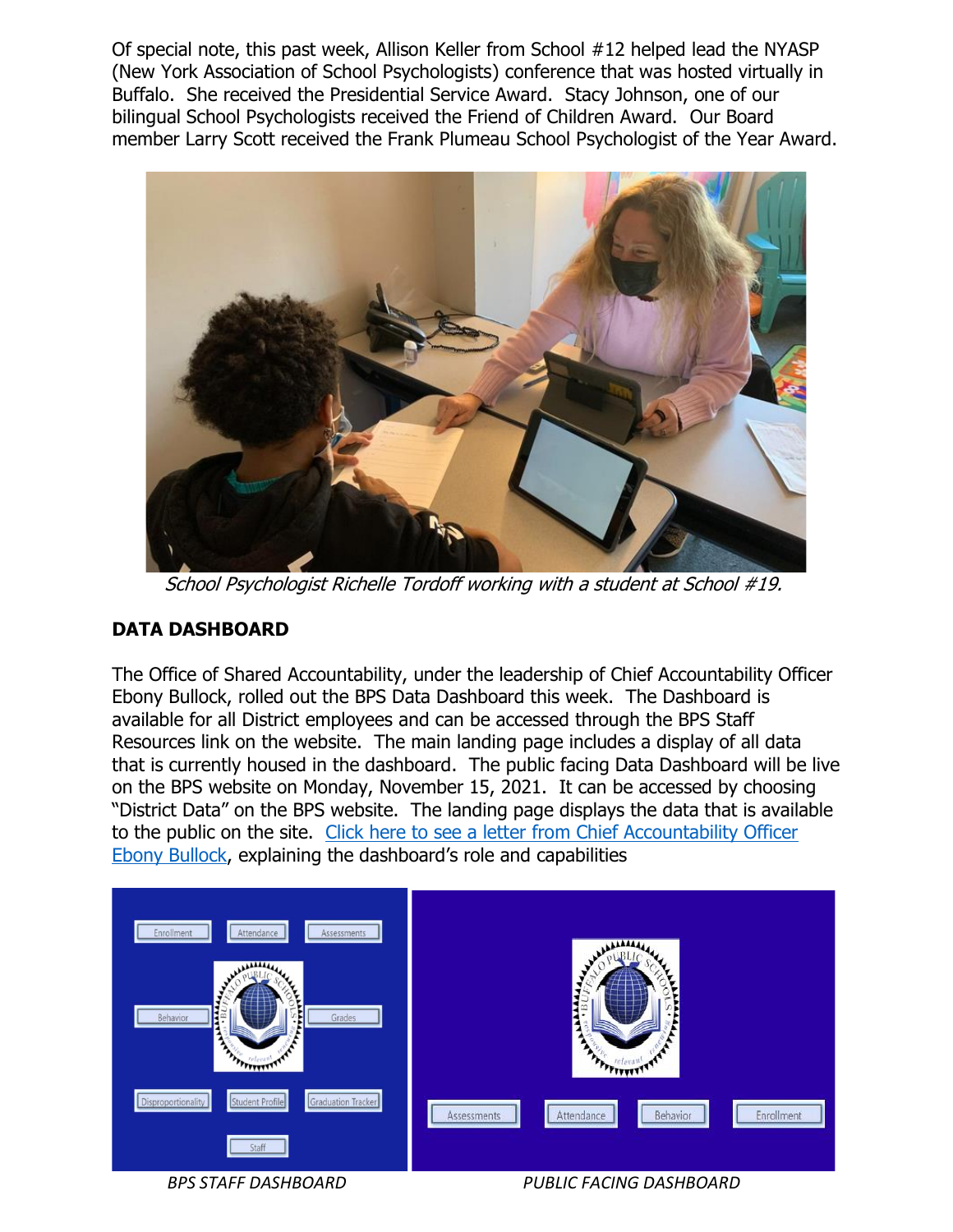#### **PRINCIPAL MEETINGS**

The secondary principals and assistant principals met this week on Tuesday and Wednesday, respectively. Both meetings were kicked off with a "mindfulness minute" using the tool Mentimeter to gather the thoughts of principals as they were asked, "what brought you professional joy in the last two weeks." The responses created a word cloud and provided leaders the opportunity to stop and reflect positively. Chief Bullock for the Office of Shared Accountability presented an interactive activity to allow leaders to try the new features of the Data Dashboard and ask questions. This was very well received by the school leaders who see this as an extremely valuable tool to support their work. Dina Thompson, from Erie County Restorative Justice Coalition (ERJC) presented an overview of ERJC supports and how school leaders can further access them to develop restorative environments. Northland Workforce Training Center's Director, Dr. Carolyn Storms-Stoltman, shared the opportunities available at Northland and how schools can connect students to this valuable resource. Devon Gadow from The New Teacher Project (TNTP) was in town working with identified schools doing instructional rounds, using the Coaching tool to unpack instruction with leadership teams. TNTP spent an hour unpacking a protocol on getting to the root cause of student obstacles to learning in order to support quality initial instruction. In addition, the Office of Student Support Services' Assistant Superintendent, Dr. Sharon Brown provided updates on the COVID crisis. Our administrators are on track to keep our students on track!



### **ELEMENTARY ACADEMICS**

Lorraine Elementary is using the Workshop Model to meet the varying needs of our students. Teachers meet safely in small groups with students during the RTI and the ELA blocks. The Integrated Co-Teacher uses Specially Designed Instruction to meet her students' individual needs. Both teachers use the Workshop Model to work on reading and writing skills. During this particular lesson, they were focused on identifying subjects and predicates and writing complete sentences. The teachers co-taught a mini lesson, and then students worked in areas to write complete sentences. Students cycle through areas, while teachers work with groups to give support. This Workshop Model has allowed teachers to focus on the needs of students and address any gaps in instruction.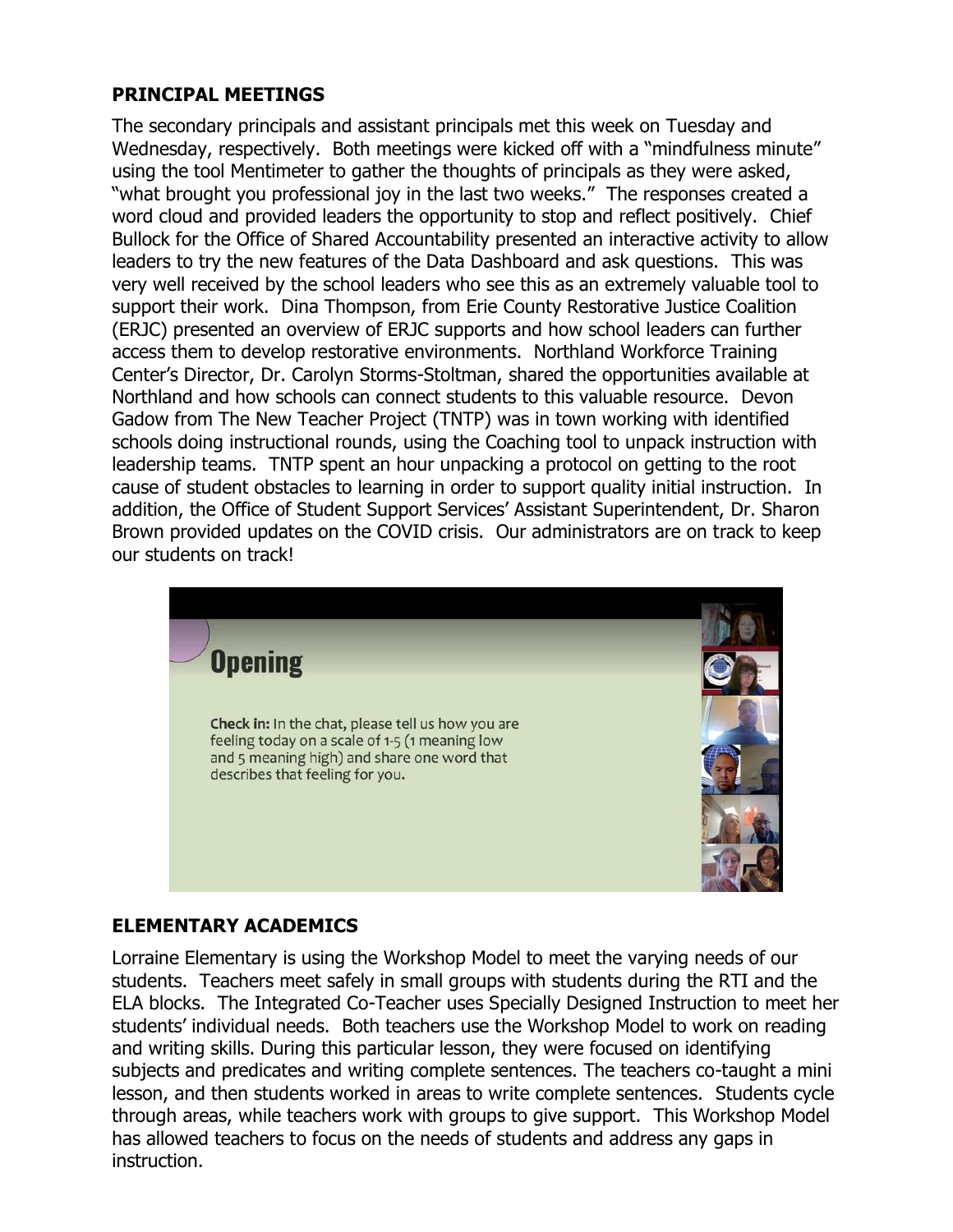

### **HIGH SCHOOL ACADEMICS & MORE**

Lafayette International Community HS #207 has been working on re-engaging and supporting the newly arrived ELL population to BPS, something particularly challenging in the post Covid-19 school closure era. The Saturday Community School program is back at #207, and so far this year everything from learning opportunities, to Covid-19 Vaccination Clinics to ENL classes, physical fitness/soccer/yoga/dancing training, and Shark Tank business competitions have been happening. In the picture below, students, including Afghan refugees, are learning about boat building along with the Buffalo Maritime Center in a workshop at Lafayette International. The students are learning how to apply physics, math and language skills, along with training to read blueprints and safely use multiple tools. They are in the beginning stages of building a functional boat they can launch into a local body of water. These project-based skills align to #207's portfolio culture as part of the collaboration between BPS and the Internationals Network for Public Schools [INPS], all made possible through the Say Yes partnership under Dr. Cash's Educational Bargain!

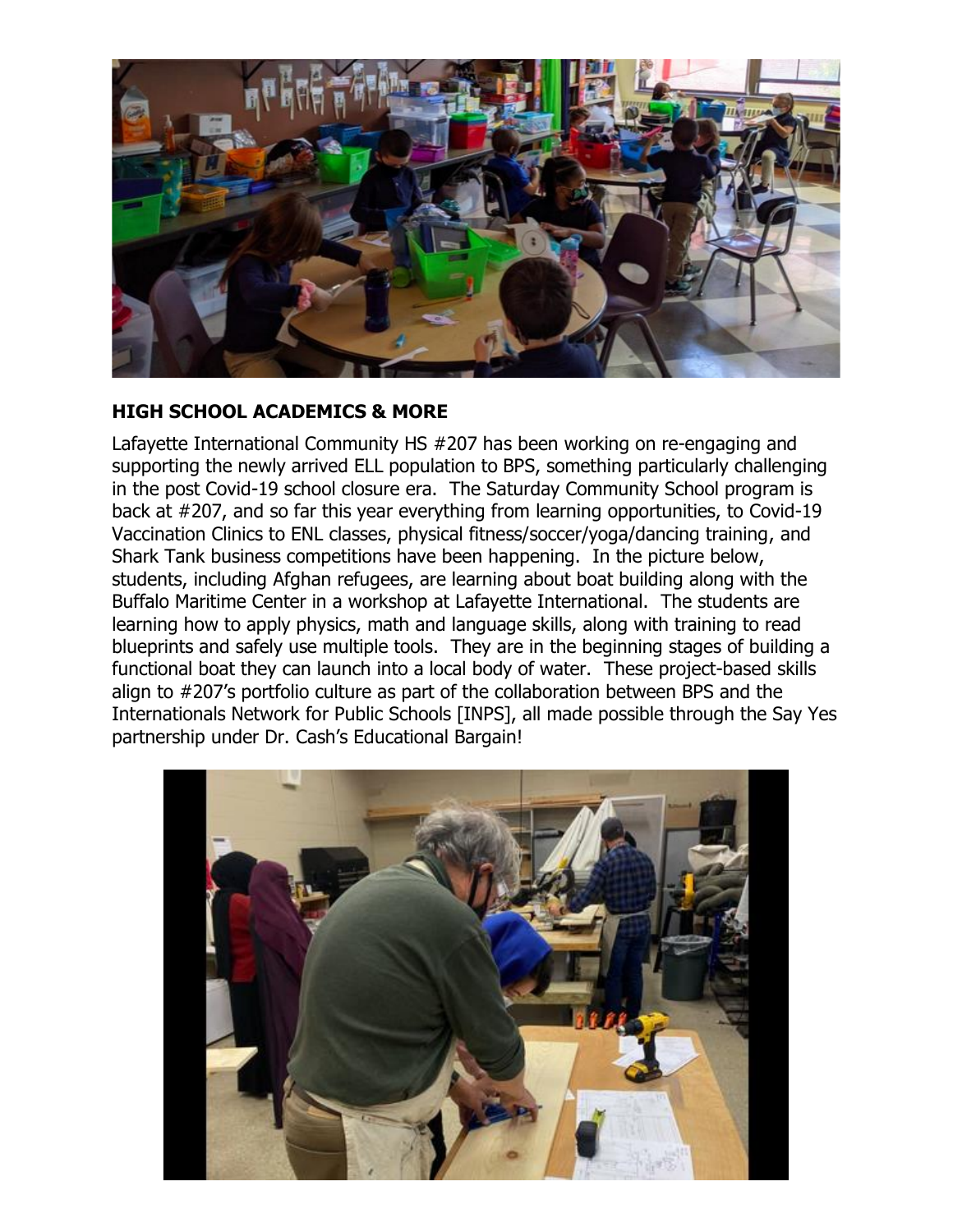### **ATTORNEY GENERAL TRINI E. ROSS**

Today, an investiture ceremony was held at Hutchinson Central Technical High School for alumna Trini E. Ross, the Honorable U.S. Attorney General for the Western District of New York State. The Hutch Tech JROTC Cadet Color Guard opened the historic ceremony. A light reception immediately followed the ceremony at the Robert H. Jackson Federal Courthouse, 2 Niagara Square. Congratulations, and thank you for allowing us to host this historic event, and for being a champion of equity, AG Ross!





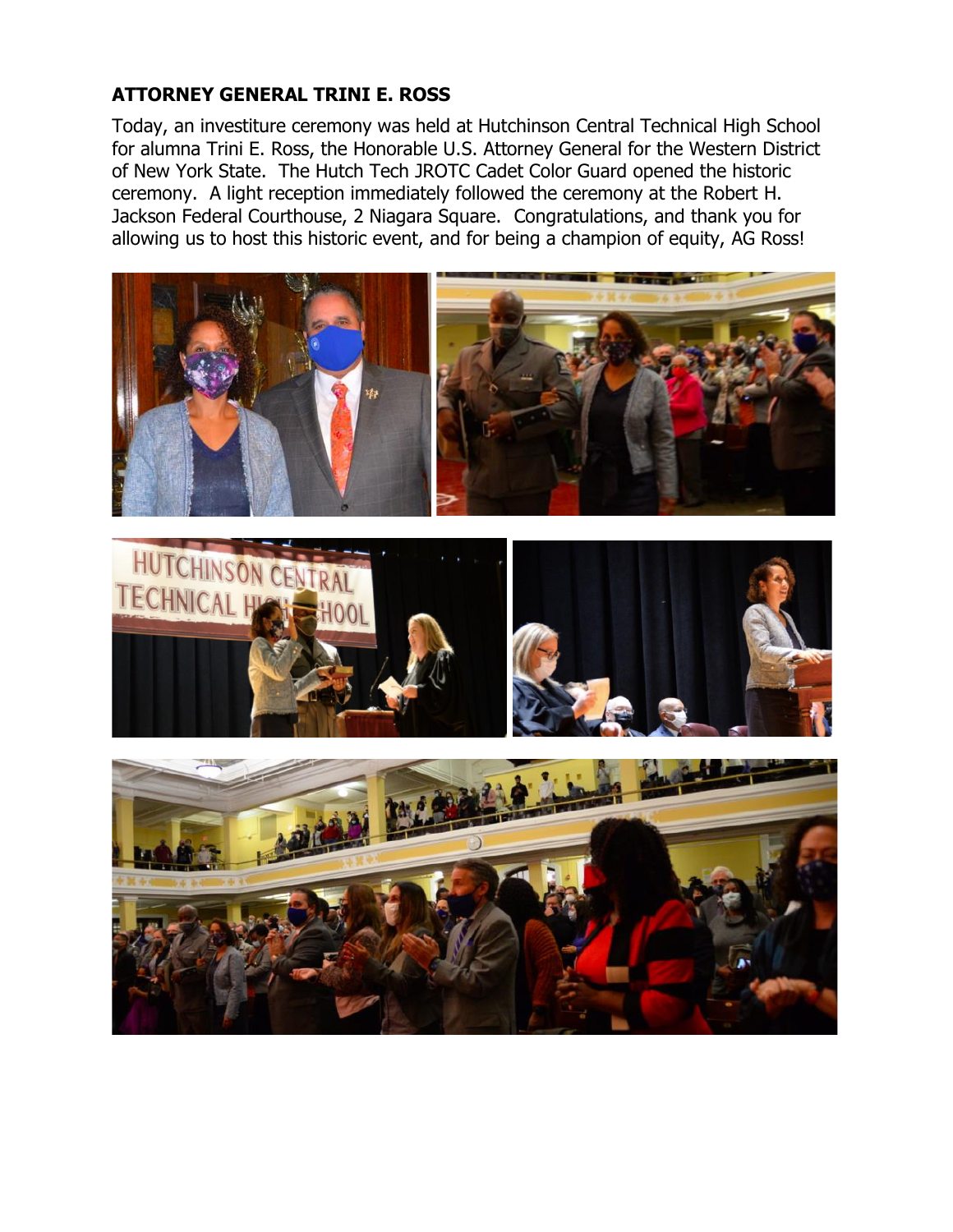## **SECURITY RECRUITMENT**

Security guard interviews took place on 11/6/21 at PS#95 by invitation for qualified candidates. There were six interview teams consisting of a school administrator and current BPS security officers that interviewed 19 candidates. Successful candidates had professional conversation with department leadership. Following the interviews, 6 members of HR were present to provide support with applicant registration and coordination and transitional support during the interview process. Successful candidates were given civil service paperwork and received one-to-one support to assist with completing paperwork at home prior to submitting the required paperwork to Civil Service. Successful candidates were then provided with appointment dates to bring their paperwork to City of Buffalo Civil Service Office on November 9-10. We look forward to welcoming our new recruits!



### **SECTION VI CLASS AA FOOTBALL CHAMPIONSHIP GAME**

On Tuesday, Lewis J. Bennett Football coaches and student-athletes attended the Section VI Championship Media Day hosted at our Buffalo Bills Highmark Stadium. This was a valuable team learning experience for our student-athletes. Section VI opened with three presenters (Coach Jankowitz, Lancaster Hall of Fame Coach; Mike Masters, Cross Training Athletics; and Frank Wolf, WNY Athletics). They emphasized leadership, sportsmanship, and the importance for student athletes to remain in the moment and cherish this lifetime opportunity to compete on a professional NFL field.

After the presentation, our student-athletes and coaches had the opportunity to interact with local media outlets. Our Lewis J. Bennett student-athletes did an outstanding job communicating to the media--focusing on the team concept, their team goals, and all the work they have put in to excel as athletes.

### **Lewis J. Bennett Student-Athletes**

#2 Antony Davis #4 Dominic Allen #7 Jayden Lewis #55 Jeason Gwan #72 Rashard Perry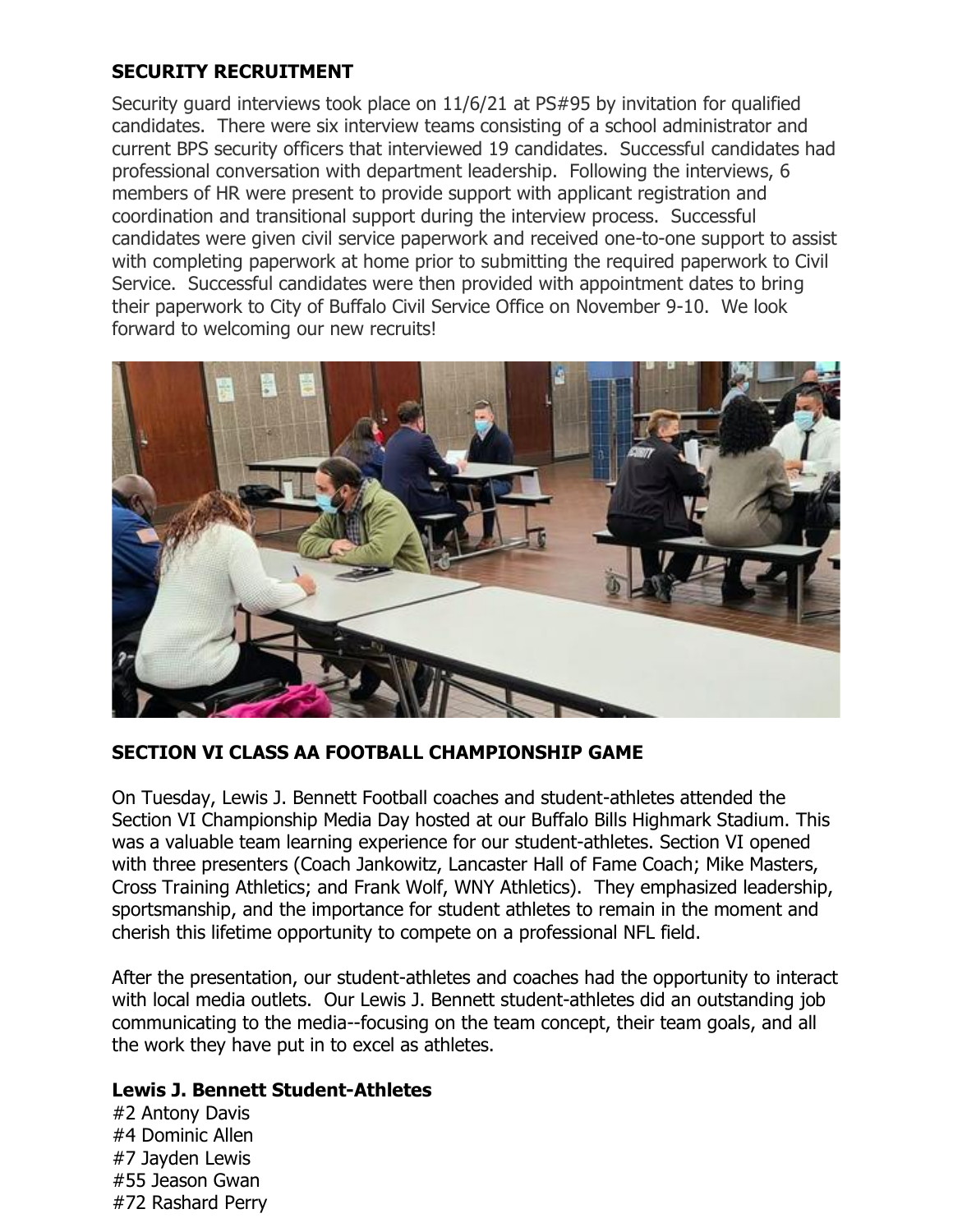### **Lewis J. Bennett Football Mentors**

Head Football Coach, Stevenson McDuffie Assistant Football Coach, Khalil Cottman Assistant Football Coach, Patrick Foster Assistant Football Coach, Arthur Jordan Assistant Football Coach, Dujuan Todd Assistant Football Coach, Aaron Young Athletic Director, Michael House

On Saturday 11/13/2021, 6:30pm at High Mark Stadium, Lewis J. Bennett High School will take on Lancaster High School in the Section VI Class AA Football Championship. We wish LJB HS the best of luck!!



### **COMMUNITY SCHOOL SATURDAY ACADEMIES**

We enjoyed a high turnout last weekend for the Saturday Academy program at McKinley. 60 scholars representing MST, Research Lab, Burgard, City Honors, and McKinley reported to McKinley for a full day of Emancipation Curriculum lessons and research that focuses on the histories and lived experiences of African American, Indigenous, and Latinx history and culture. Culminating research will occur in April, when scholars will research and analyze their own historical stories and legacies, giving voice to intellectual brilliance and hidden narrations that are often untold!